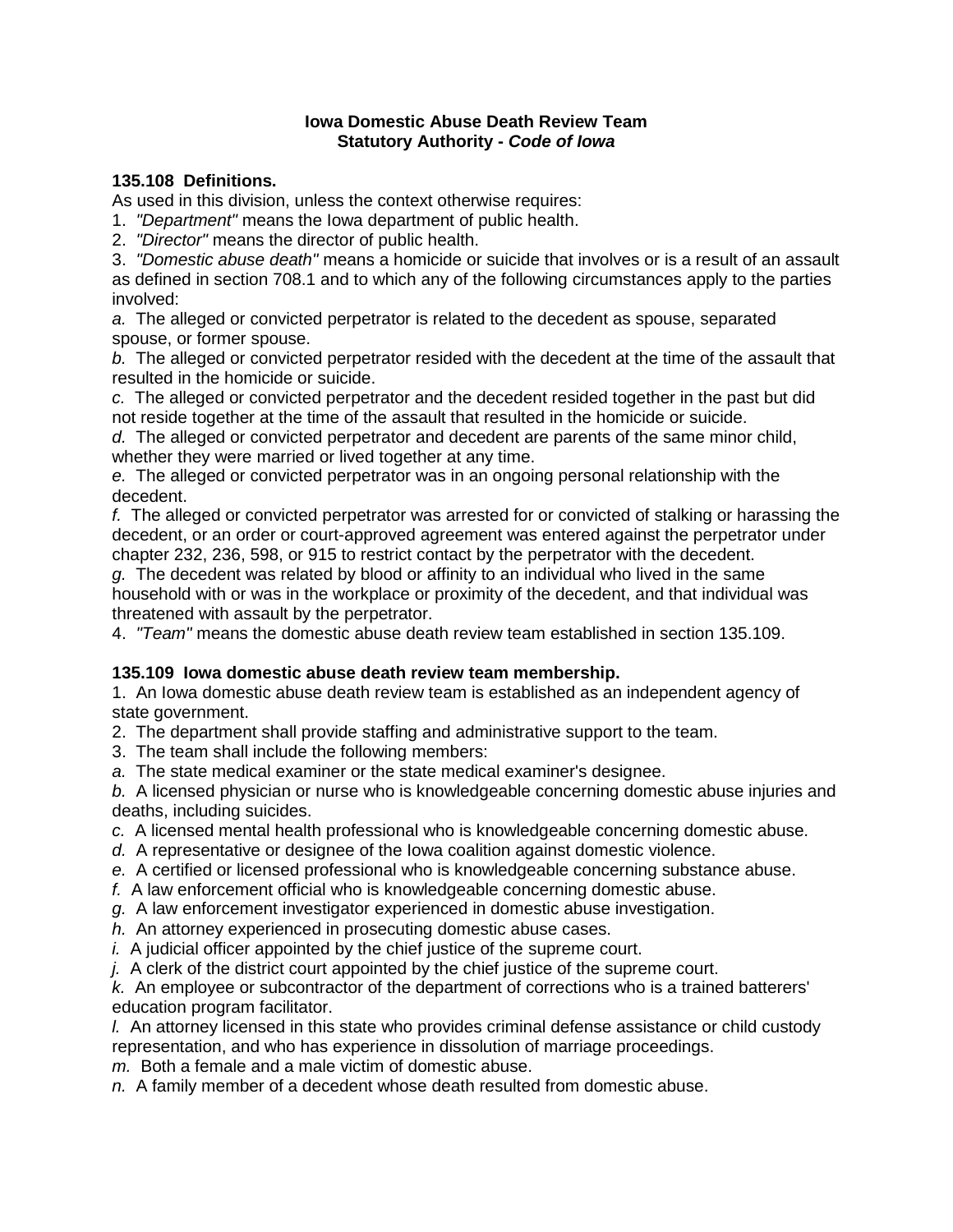4. The following individuals shall each designate a liaison to assist the team in fulfilling the team's duties:

- *a.* The attorney general.
- *b.* The director of the Iowa department of corrections.
- *c.* The director of public health.
- *d.* The director of human services.
- *e.* The commissioner of public safety.
- *f.* The administrator of the bureau of vital records of the Iowa department of public health.
- *g.* The director of the department of education.
- *h.* The state court administrator.
- *i.* The director of the department of human rights.
- *j.* The director of the state law enforcement academy.

5. *a.* The director of public health, in consultation with the attorney general, shall appoint review team members who are not designated by another appointing authority.

- *b.* A membership vacancy shall be filled in the same manner as the original appointment.
- *c.* The membership of the review team is subject to the provisions of sections 69.16 and

69.16A, relating to political affiliation and gender balance.

*d.* A member of the team may be reappointed to serve additional terms on the team, subject to the provisions of chapter 69.

6. Membership terms shall be three-year staggered terms.

7. Members of the team are eligible for reimbursement of actual and necessary expenses incurred in the performance of their official duties.

8. Team members and their agents are immune from any liability, civil or criminal, which might otherwise be incurred or imposed as a result of any act, omission, proceeding, decision, or determination undertaken or performed, or recommendation made as a team member or agent provided that the team members or agents acted reasonably and in good faith and without malice in carrying out their official duties in their official capacity. A complainant bears the burden of proof in establishing malice or unreasonableness or lack of good faith in an action brought against team members involving the performance of their duties and powers.

# **135.110 Iowa domestic abuse death review team powers and duties.**

1. The review team shall perform the following duties:

*a.* Prepare a biennial report for the governor, supreme court, attorney general, and the general assembly concerning the following subjects:

(1) The causes and manner of domestic abuse deaths, including an analysis of factual information obtained through review of domestic abuse death certificates and domestic abuse death data, including patient records and other pertinent confidential and public information concerning domestic abuse deaths.

(2) The contributing factors of domestic abuse deaths.

(3) Recommendations regarding the prevention of future domestic abuse deaths, including actions to be taken by communities, based on an analysis of these contributing factors.

*b.* Advise and consult the agencies represented on the team and other state agencies regarding program and regulatory changes that may prevent domestic abuse deaths.

*c.* Develop protocols for domestic abuse death investigations and team review.

2. In performing duties pursuant to subsection 1, the review team shall review the relationship between the decedent victim and the alleged or convicted perpetrator from the point where the abuse allegedly began, until the domestic abuse death occurred, and shall review all relevant documents pertaining to the relationship between the parties, including but not limited to protective orders and dissolution, custody, and support agreements and related court records, in order to ascertain whether a correlation exists between certain events in the relationship and any escalation of abuse, and whether patterns can be established regarding such events in